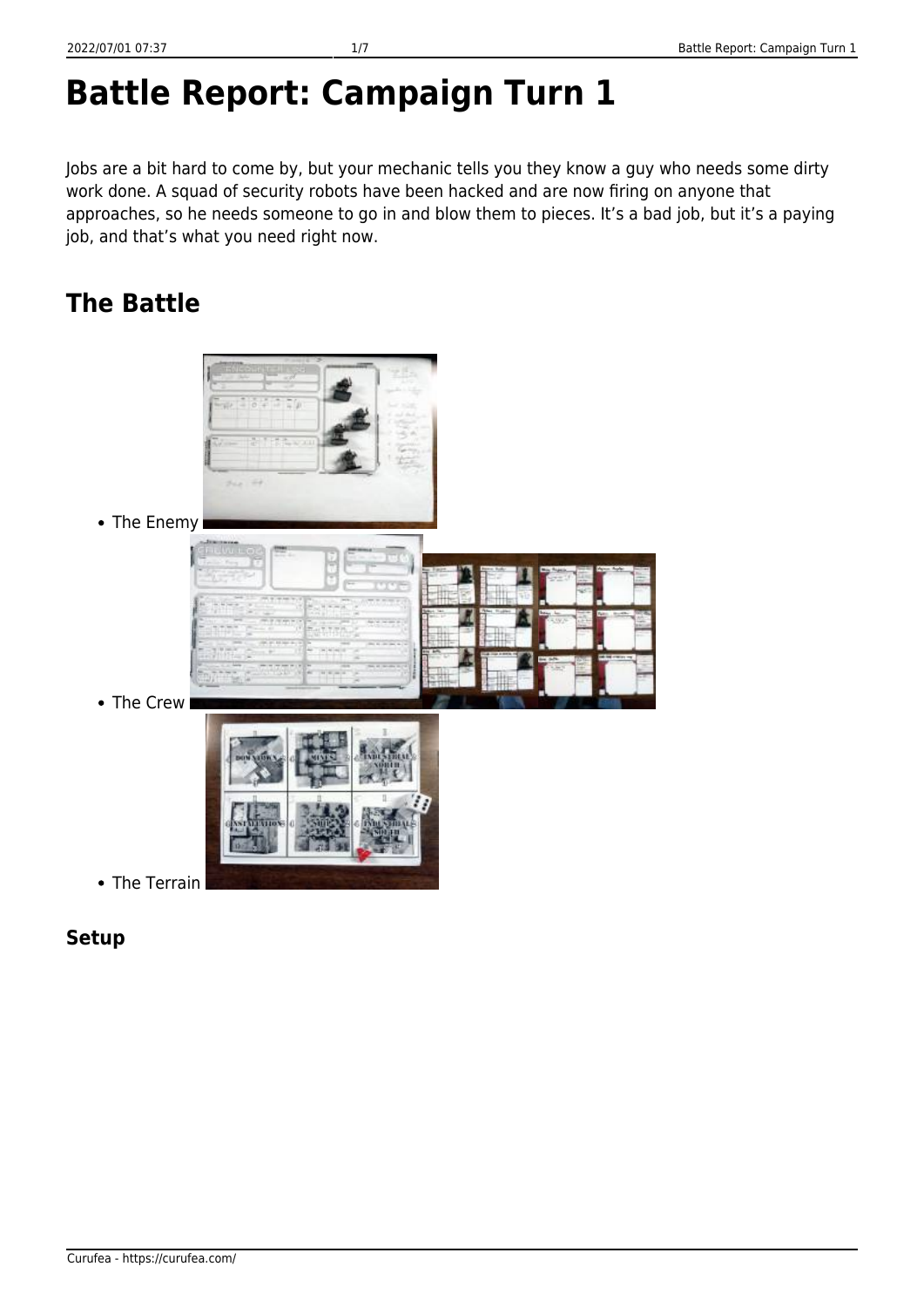Last update: 2021/12/14 games:wargame:fpfh:battlereport:one https://curufea.com/doku.php?id=games:wargame:fpfh:battlereport:one&rev=1639542962 20:36



• Enemy setup

The Bots are Defensive AI so are divided into three groups with 8" between the groups. One bot is on the highest building effectively always being in cover and able to provide covering fire to the other bots.



• Crew setup

#### **Sieze the Initiative**



- note I forgot that this scenario gives you a +1 to the roll as well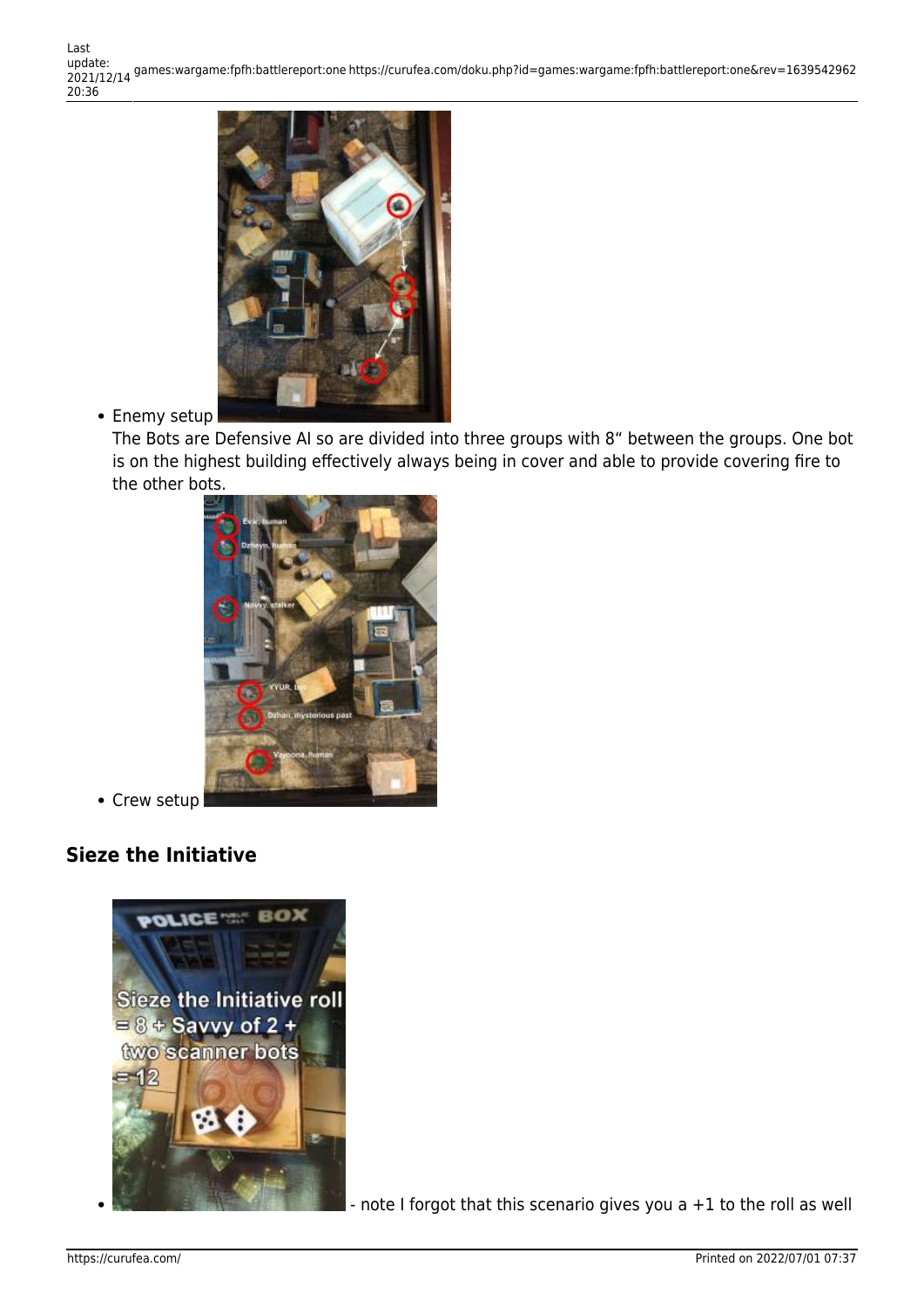

•I chose only to move three crewmembers

### **Turn 1**



The bots try to move in range. Unfortunately the bottom most bot couldn't reach cover in time.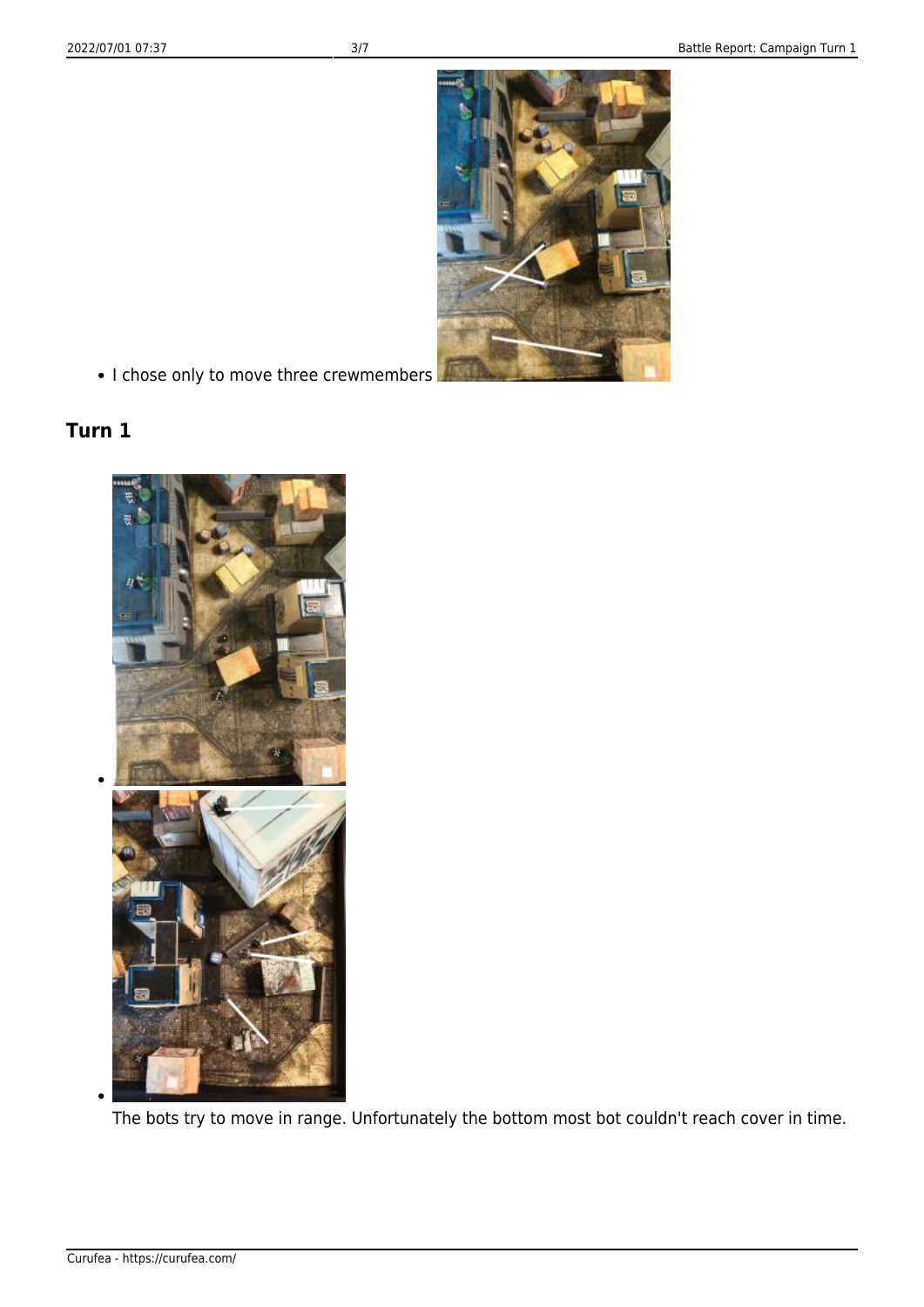Last update: 2021/12/14 games:wargame:fpfh:battlereport:one https://curufea.com/doku.php?id=games:wargame:fpfh:battlereport:one&rev=1639542962 20:36



I got a couple lucky shots (needing 6) with my colony rifles.



**Turn 2**

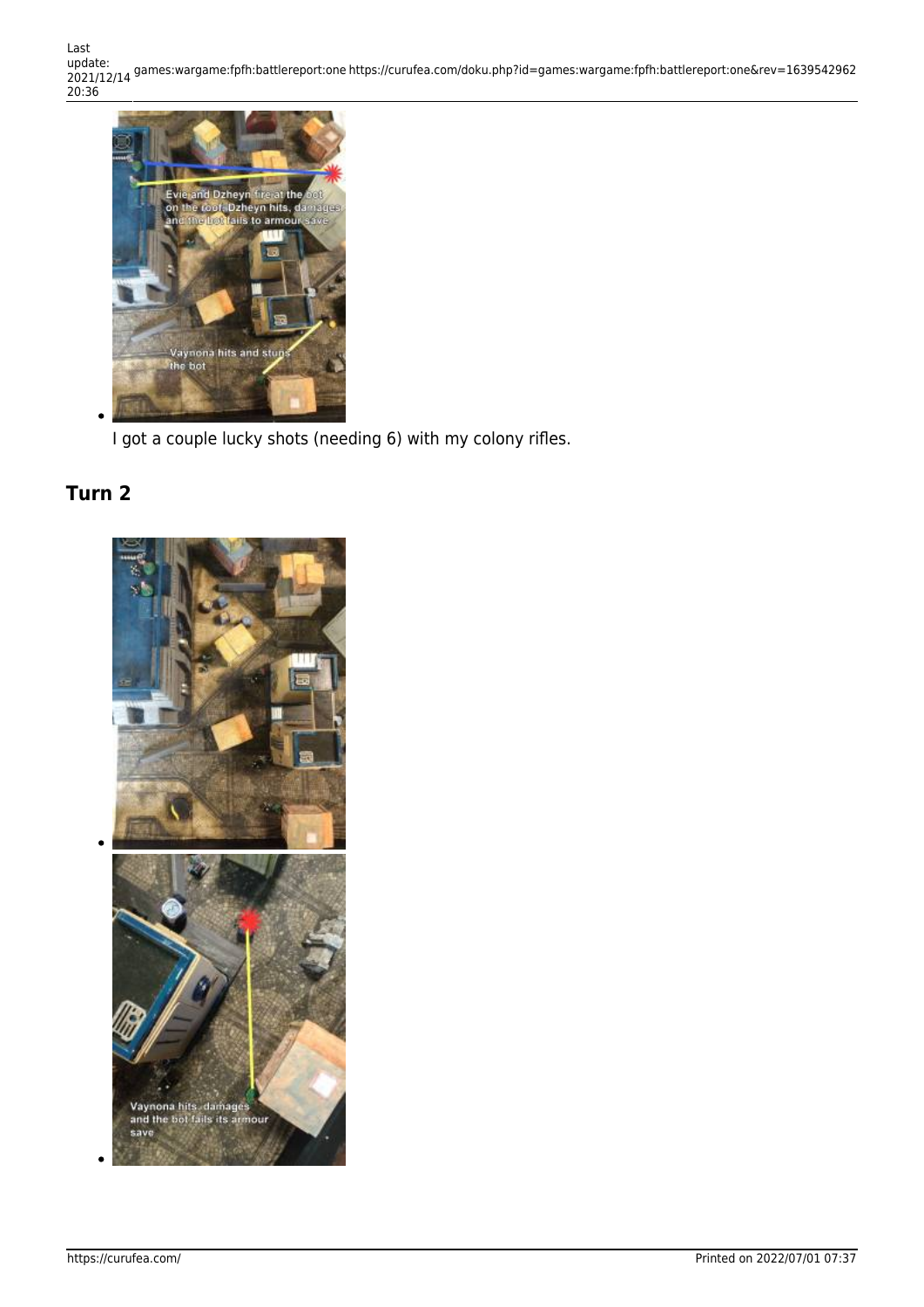

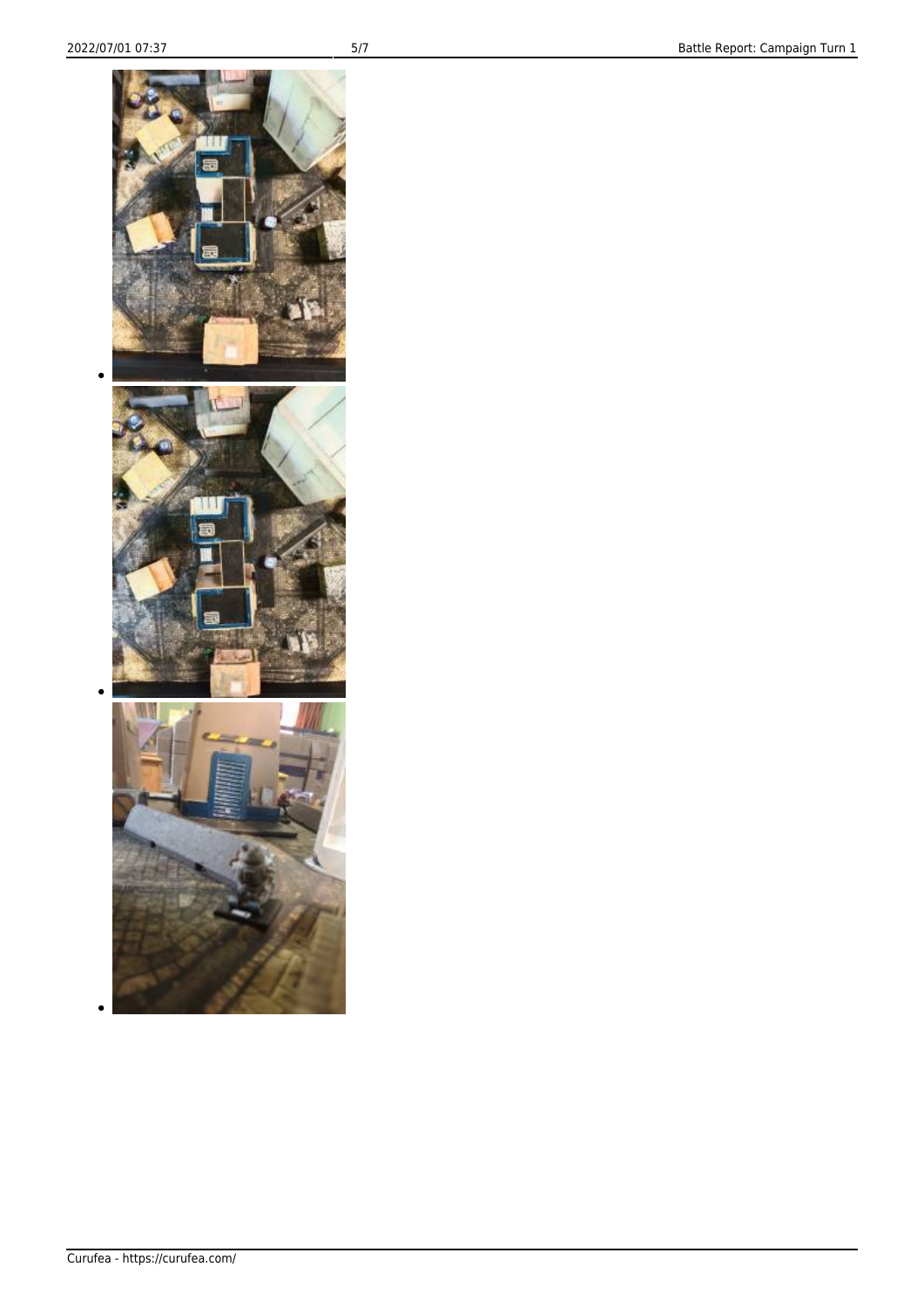**Turn 3**